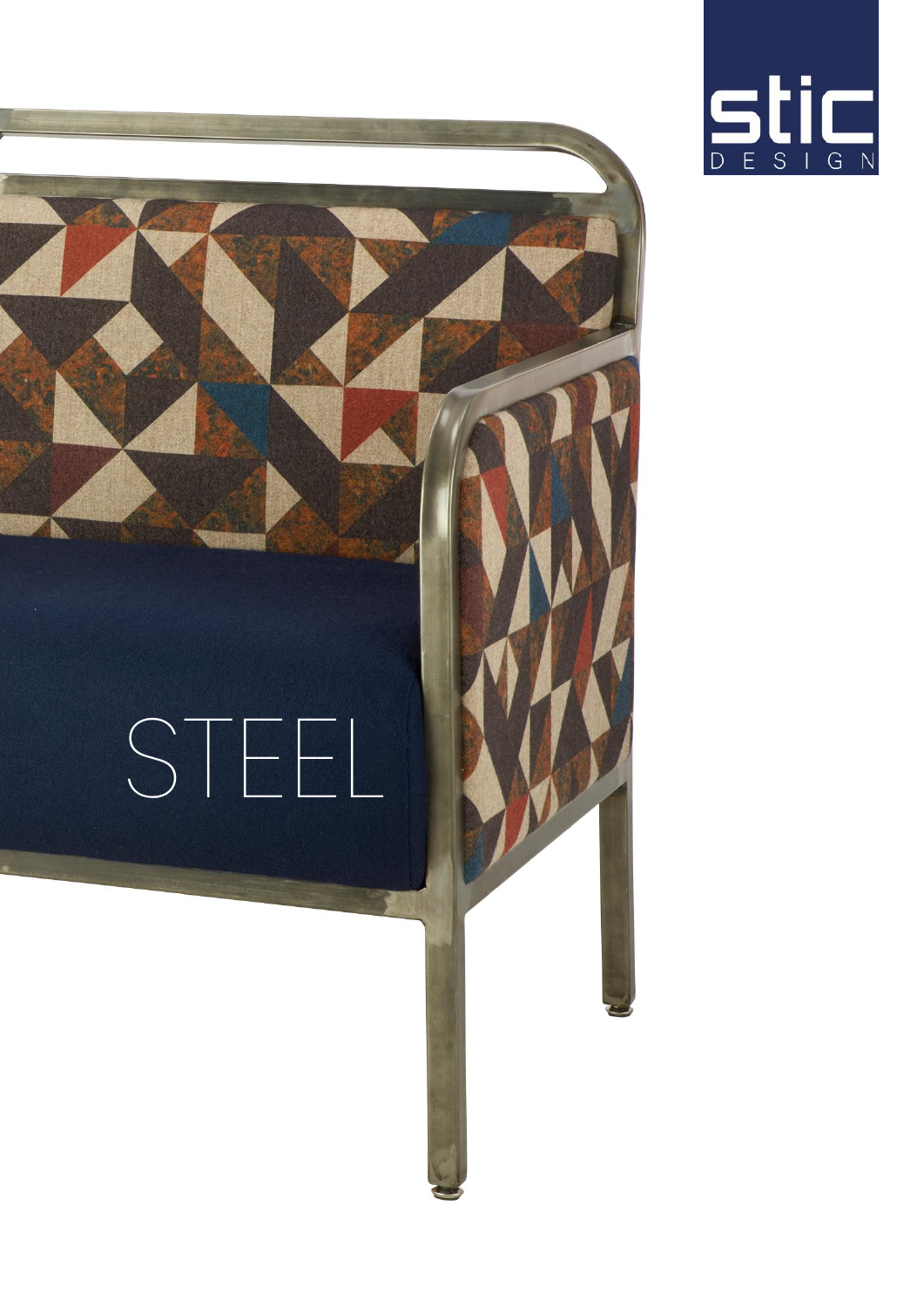### STEEL RANGE





### STEEL ARMCHAIR

See our standard range of fabric

Product Code: STE100

Width: 650mm Depth: 690mm Height: 810mm Seat Height: 440mm

choices on page 3.



Alternative frame colours available on request\*



### STEEL SOFA

Product Code: STE200

Width: 1300mm Depth:690mm Height:810mm Seat Height: 440mm

FABRIC OPTIONS FRAME FINISHES See our standard range of fabric choices on page 3.



Alternative frame colours available on request\*

# STEEL COFFEE TABLE

Product Code: STE300

Width: 815mm Depth: 545mm Height: 395mm

**LAMINATE FINISHES** FRAME FINISHES





Alternative laminate & frame colours available on request\*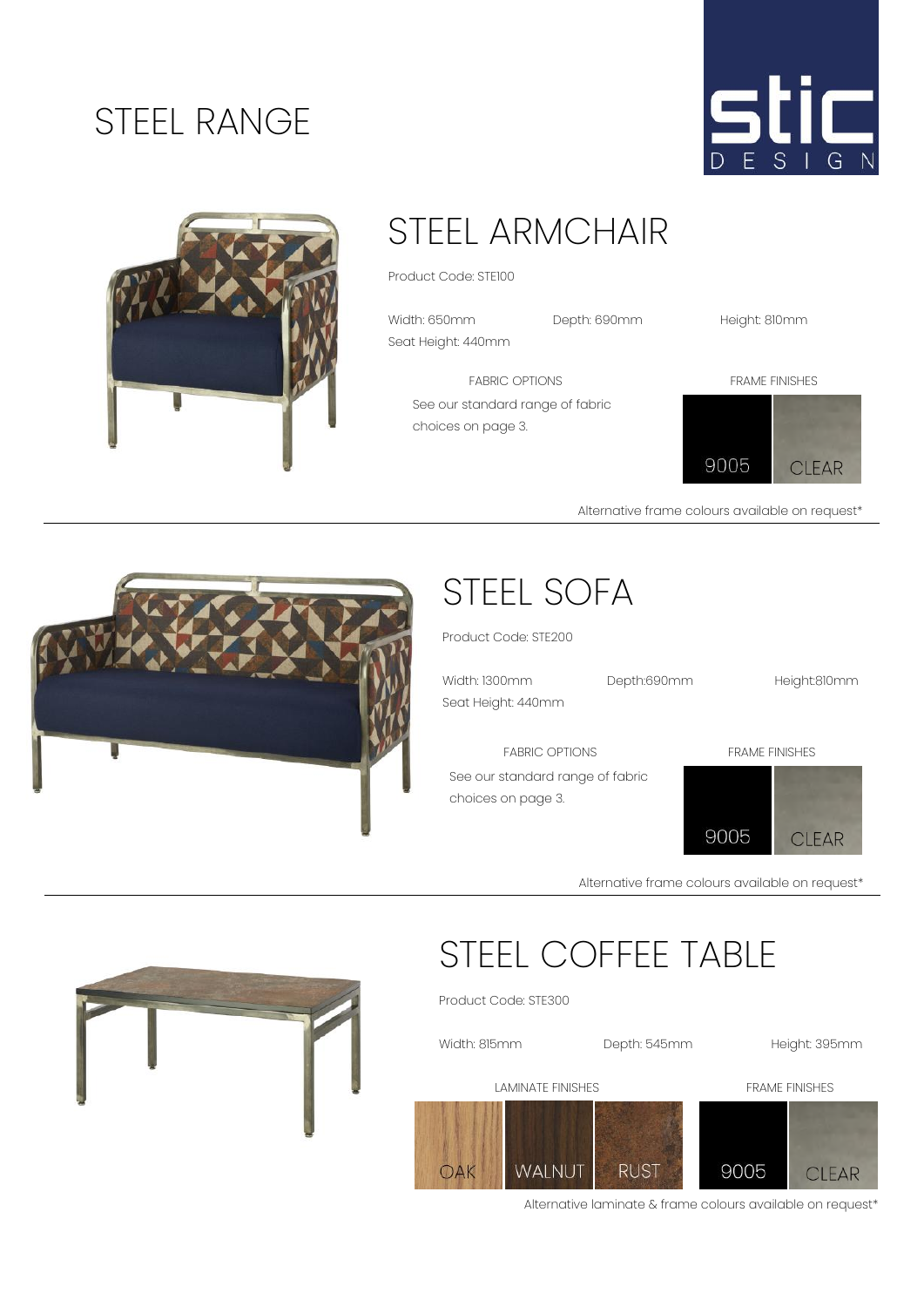### FABRIC CHOICES



This is just <sup>a</sup> selection of fabric options that we offer. If you require anything that is not listed below, please contact our sales team.

| <b>BANDA</b>   | <b>BAND B</b>        | <b>BAND C</b>             | <b>BAND D</b>              | <b>BANDE</b>      | <b>BANDF</b>         | <b>BANDF</b>                         | <b>BANDH</b>   |
|----------------|----------------------|---------------------------|----------------------------|-------------------|----------------------|--------------------------------------|----------------|
| <b>CAMIRA</b>  | <b>CAMIRA</b>        | <b>CAMIRA</b>             | <b>CAMIRA</b>              | <b>CAMIRA</b>     | <b>CAMIRA</b>        | <b>CAMIRA</b>                        | <b>CAMIRA</b>  |
| Advantage      | Canopy               | Halcyon Linden            | $24/7 +$                   | Aquarius          | Century              | Blazer Quilt Channel                 | Corrosion      |
| Era            | Chateau              | Honeycomb                 | $24/7$ Flax                | Blazer            | Code                 | Blazer Quilt Hourglass Synergy Quilt |                |
| Gravity        | Figaro               | Main Line Flax            | Halcyon Aspen              | Hebden            | Craggan              | Nettle Collection                    | Chevron        |
| Pheonix        | Main Line Plus       | Marvel                    | Halcyon Blossom            | Synergy Quilt     | Craggan Flax         |                                      |                |
| Rivet          | Manhattan            | Patina                    | Halcyon Cedar              | Hourglass         | Individuo            | <b>GABRIEL</b>                       | <b>GABRIEL</b> |
|                | Sprint               |                           | Halcyon Poplar             | Zig Zag           | <b>Stripes</b>       | Interglobe Wool 2                    | <b>Breeze</b>  |
| <b>GABRIEL</b> | Urban                | <b>GABRIEL</b>            | Hemp                       | Main Line Flax    |                      | Luna Fleur                           | Criss Cross    |
| Dragon         | Vita                 | <b>Bond</b>               | Intervene Plain            | Stripe            | <b>GABRIEL</b>       | Omega                                | Gaja +         |
|                | X2                   | Event                     | Intervene Texture          | Oxygen            | <b>Breeze Fusion</b> | Rhythm                               |                |
|                | Xtreme               | Fame                      | Landscape Balance Silk     |                   | Flex                 | Runner                               |                |
|                | Xtreme CS            | Gaja Classic              | Landscape Contact Touch FR |                   | Harlequin            |                                      |                |
|                |                      | Go Check                  | Landscape Synergy          | Track             | Infinity             | <b>AGUA</b>                          |                |
|                | <b>GABRIEL</b>       | Go Couture                | Synergy                    | Trail             | Moment               | Derrytex                             |                |
|                | Elevation            | Note                      |                            |                   | Web                  | Mistique                             |                |
|                | Go Uni               | Step Melange              | <b>GABRIEL</b>             | <b>GABRIEL</b>    |                      |                                      |                |
|                | Repetto              | String                    | Capture                    | Atlantic          |                      |                                      |                |
|                | Step                 | Tempt                     | Crisp                      | Felicity          |                      |                                      |                |
|                |                      |                           | Europost 2                 | Luna              |                      |                                      |                |
|                | <b>SUNBURY</b>       | <b>AGUA</b>               | Fame Hybrid                | Mood              |                      |                                      |                |
|                | Islington            | Aries                     | Fighter                    |                   |                      |                                      |                |
|                | Kariba               | Juno                      | Medley                     | <b>AGUA</b>       |                      |                                      |                |
|                | Sauvage              | Libra                     |                            | Alberta           |                      |                                      |                |
|                |                      | Linetta                   | <b>AGUA</b>                | Aura UV Solids    |                      |                                      |                |
|                | <b>CHIEFTAIN</b>     | Luna Scorpio              | Cashmir                    | Carmina           |                      |                                      |                |
|                | Just Colour          | Paint Pot                 | Evoke                      | Classic           |                      |                                      |                |
|                | <b>Just Patterns</b> |                           | Fushion                    | Furnisoft PU      |                      |                                      |                |
|                |                      | <b>SUNBURY</b>            | Nova                       | Oregon            |                      |                                      |                |
|                |                      | Chaps                     | Ocular                     | Stirata Illusions |                      |                                      |                |
|                |                      | Eames                     | Parody                     | Stretch           |                      |                                      |                |
|                |                      | Farringdon                | Sark                       | Snowdon           |                      |                                      |                |
|                |                      | Garda                     | Stirata                    | The 7 Collection  |                      |                                      |                |
|                |                      | Islington Metallic Taurus |                            |                   |                      |                                      |                |
|                |                      | Lingdale                  | Vistas                     |                   |                      |                                      |                |
|                |                      | Lugano                    |                            |                   |                      |                                      |                |
|                |                      | Sunhide                   | <b>SUNBURY</b>             |                   |                      |                                      |                |
|                |                      | Tahoe                     | Barton                     |                   |                      |                                      |                |
|                |                      | Toba                      | Darwin                     |                   |                      |                                      |                |
|                |                      |                           | Fleming                    |                   |                      |                                      |                |
|                |                      |                           | Jemison                    |                   |                      |                                      |                |
|                |                      |                           | Lana                       |                   |                      |                                      |                |
|                |                      |                           | Lister                     |                   |                      |                                      |                |
|                |                      |                           | Mardale                    |                   |                      |                                      |                |

Nubuck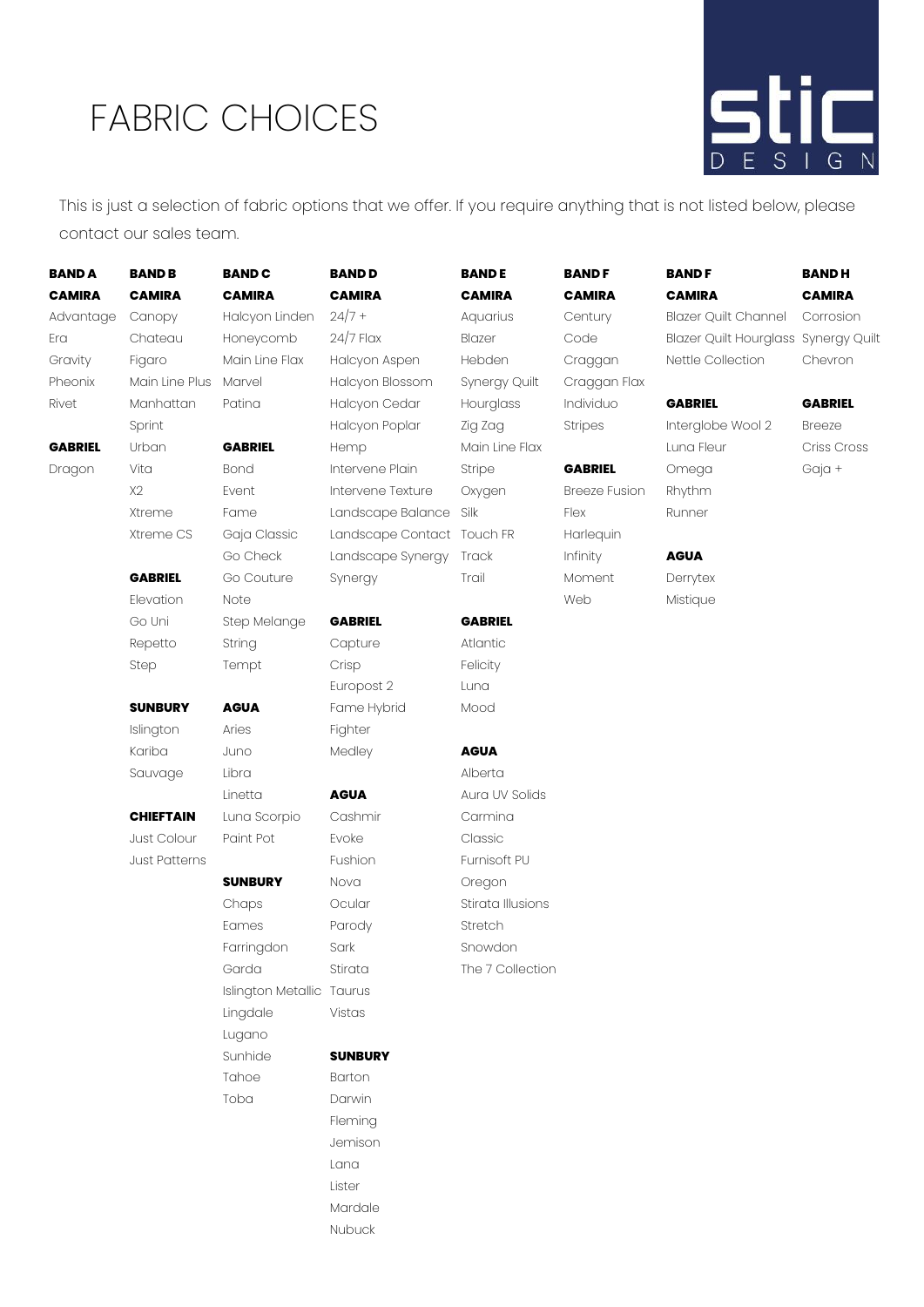## TERMS & CONDITIONS



#### VAT

All prices are subject to VAT at the prevailing rate.

#### ORDERS

All orders must be placed in writing with your colour choices clearly stated for fabrics, table top and framefinishes etc. Verbal orders will not be accepted. Manufacture of goods will only commence once we have received all required information.

#### ACKNOWLEDGEMENTS

We will issue an order acknowledgement for all written purchase orders that we receive. Although we will endeavour to interpret your instructions correctly, occasionally errors may occur. Ultimately, it is your responsibil to check the contents of the acknowledgement thoroughly - failure to do so could result in incorrect goods being supplied, therefore Stic Design will not be held responsible for any errors which occur as a result of this.

#### COLOURS

We will not be held responsible for rectification / replacements for any rejected items where customers have not requested colur swatches prior to ordering to confirm their exact colour match, nor where customers have not made clear their colour requirements.

#### CARRIAGE

All deliveries are made to tailgate only. It is the customers responsibility to offload the vehicle on arrival. We can arrange for your furniture to be installed at an additional cost.

Carriage charges apply to all orders to <sup>a</sup> singledestination and where deliveries are made within our usual delivery lead times. Where adedicated delivery day or time is required this may incur an additional cost.

If special delivery arrangements are tobe adhered to, these must be stated at the time of ordering and accepted by us in writing.

Please check dimensions of your furniture prior to ordering as returns for items that do not fit into your premises will not be accepted.

#### SHORTAGES & DAMAGES

Notifications of shortages or damages must be made in writing within 2 working days of reciept of of delivery to the designated delivery address on you order. Reports of damage etc will not be accepted for goods held in stock and delivered at <sup>a</sup> later date. We cannot be held responsible for damages or shortages oncethe goods havebeen transshipped from the original delivery address. It is the purchaser's responsibilty to unwrap and inspect all furniture within PRIOR to transhipping the goods.

Where goods are collected from our premises, it is the customer's responsibilty to ensure that an appropriate vehicle is used and the responsibility for loading the goods correctly is with the carrier and not Stic Design's staff.

#### PAYMENT TERMS

We welcome new accounts, however

1) First orders are processe<sup>d</sup> on <sup>a</sup> pro forma basis only.

2) Credit accounts are openen<sup>d</sup> at our discresion. Existing account holders terms are strictly <sup>30</sup> days from the date of invoice.

3) We reserve the right to request payment of the total order value for non standard products prior to manufacture, regardless of order / credit status.

#### DELIVERY DATE

Whilst we endeavour to meet our customers delivery date, we cannot be held responsible for delays caused by factors outside of our control. We are therefore not responsible for loss of trade or subsequent loss as a result of <sup>a</sup> delivery delay.

#### SPECIFICATIONS

We reserve the right to alter design and specifications without prior notice, however, if orders are to match those existing products previously supplied by us, please notify us at time of ordering and we will endeavour to match products where possible. Please note all dimensions are approximate and in millimetres.

#### OWNERSHIP OF GOODS

The ownership of goods shal remain with Stic Design until such time that paymen<sup>t</sup> has been received and cleared in full.

### MADE TO ORDER

All of our products are made to order

#### **CANCELLATIONS**

As the our entire range is made to order, we cannot accept cancellation or amendments except with our written consent and on our terms, which will indemnify Stic Design against loss. Goods that are acceptable for return or cancellation will automaticaly attract a minimum 25% re-stocking charge, plus an appropriate collection charge, where applicable.

#### IMAGES

Stic Design retains all rights on any image depicted in their literature and website. Customers are free to use these images for the sole purpose of advertising Stic Design's product range only. Any unauthorised use could result in prosecution.

#### WARRANTY

As standard we offer <sup>a</sup> three year guarantee for every product. The warranty excludes fair wear & tear, and neglect or misuse of our furniture while in situ. In the rare event that you should be unsatisfied with the preformance of any product that you have purchased from us, please report your concerns to our sales team in writing. We reserve the right to inspect the product, request photographic evidence or remove the item for external testing prior to making any decisions concerning offers of <sup>a</sup> possible exchage or repair of such items.

IT IS YOUR RESPONSIBILTY TO ENSURE YOUR CUSTOMER IS MADE AWARE OF ANY TERMS AND CONDITIONS THAT MAY BE APPLICABLE TO THEM (IN PARTICULAR OUR DELIVERY AND CARRIAGE TERMS).